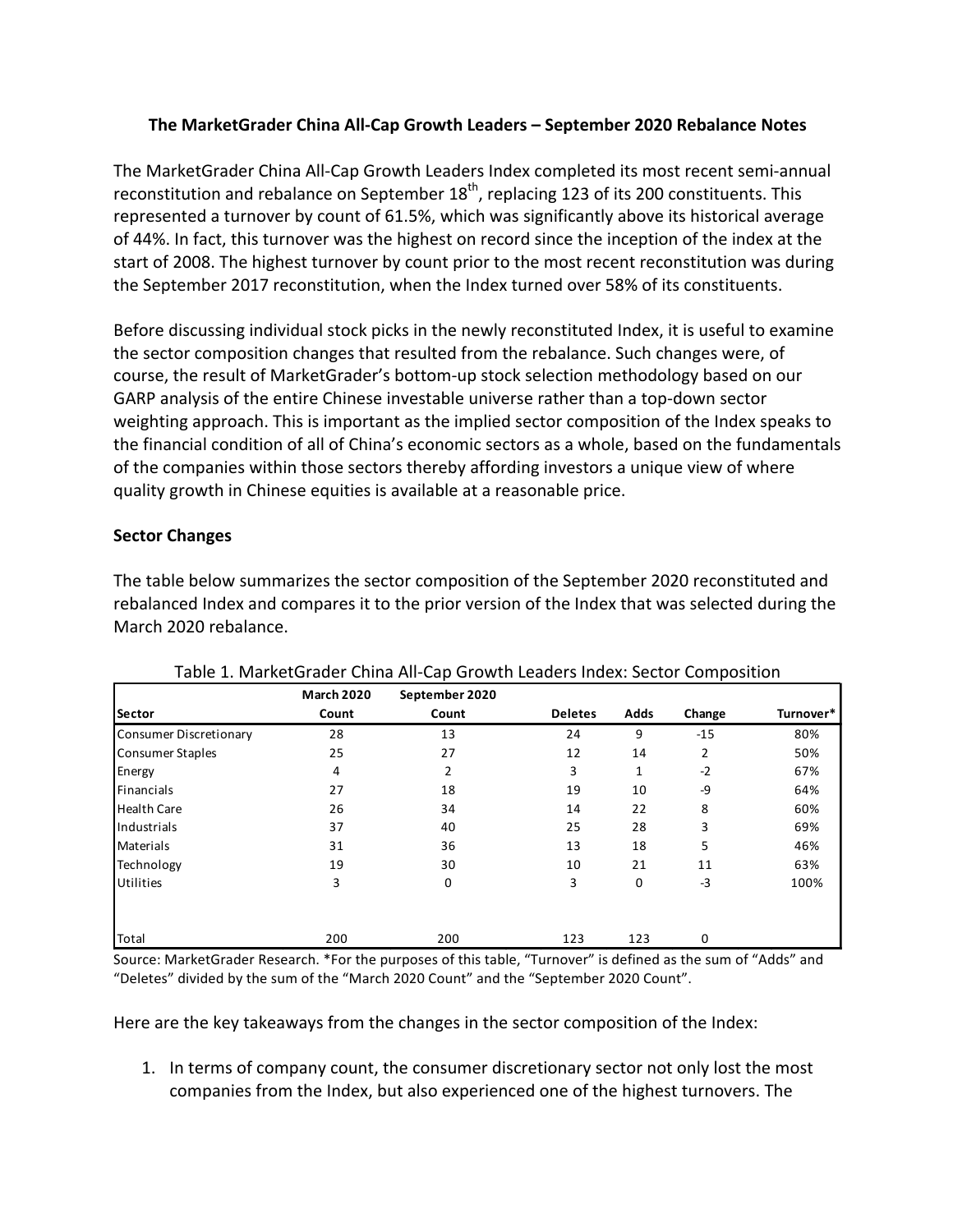sector went from having 28 companies in the prior version of the Index to having only 13 companies in the reconstituted version, for a net loss of 15 companies. More specifically, the rotation out of consumer discretionary names was pretty drastic, given that 24 of the 28 companies from the March class were deleted and only nine new names were added to the Index. This trend away from consumer discretionary names aligns with what we have seen across most global markets given the draconian economic shutdowns imposed by governments around the world in an attempt to limit the spread of the novel coronavirus since the beginning of the year. And while such shutdowns have affected company fundamentals across most sectors, consumer discretionary companies have been hit the hardest. This weakening in fundamental is being translated into lower MarketGrader Scores which explains both the loss in representation within the Index and the high turnover in consumer discretionary names.

- 2. The other sector clearly impacted by the shut-down was financials. It went from 27 companies in the prior version of the Index down to 18 in the new version, for a net loss of nine companies. The Index also turned over a lot of names in the sector, deleting 19 of the prior names and adding 10 new companies.
- 3. The loss of the consumer discretionary and financials sectors was, on the flip side, a gain for the technology and health care sectors. Going from 19 companies in the March 2020 Index to 30 companies in the September 2020 Index, technology had a net gain of 11 companies. Similarly, the health care sector went from 26 names to 34 names for a net gain of eight companies. Since the MarketGrader China All-Cap Growth Leaders Index is free float market cap weighted with no company accounting for more than 5% of the Index's weight, technology's overall weight in the Index, however, is much higher than its company count representation as a result of the size of some of the companies in it. More specifically, while the 30 technology companies account for only 15% of the Index's 200 constituents, when their free float market capitalization is taken into account according to the Index's weighting methodology, the total weight of the sector is 24.4%, the largest across all sectors. It is not a coincidence that in the middle of a global pandemic, an Index driven by bottom-up stock selection has shifted away from consumer and financial stocks that are driven by "wants" in favor of technology and health care companies that are driven by "needs".
- 4. Represented by 40 companies (20% by count) in the reconstituted Index, industrials continued to enjoy the most favored sector status (biggest representation by constituent count). Going from 37 companies in the prior version to 40 companies in the new version, industrials only gained three companies, but even this sector was not immune from the huge turnover. Deleting 25 of the prior names and adding 28 new names speaks to the breadth and depth of industrials within the Chinese economy; it also confirms where the Chinese government's fiscal policy tends to have the most immediate impact in times of duress, as many of these names are often involved in public works, infrastructure and real estate development work. Despite this broad representation by company count, however, the sector only accounts for 8.2% of the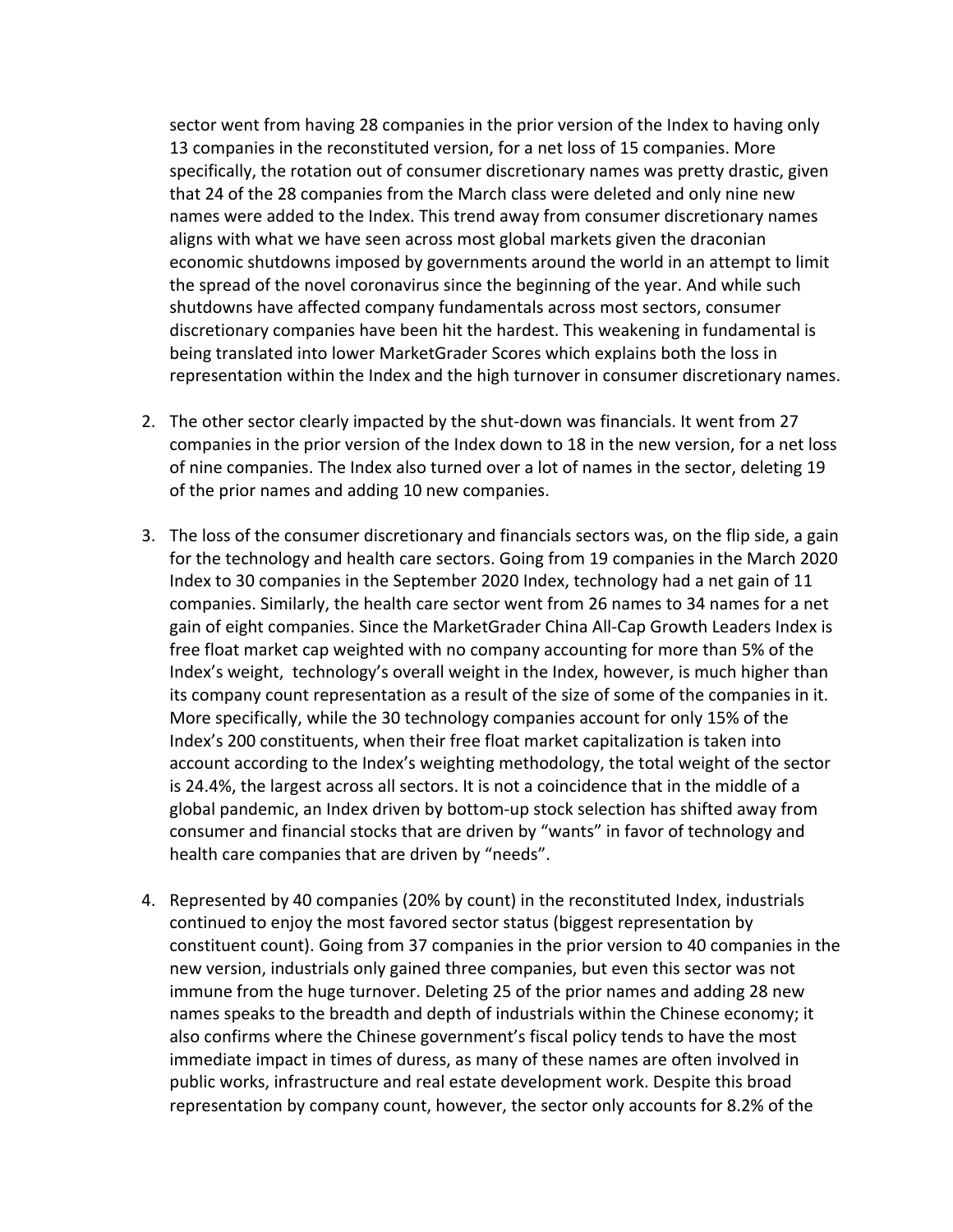Index's total weight. In other words, while MarketGrader's methodology is clearly finding plenty of quality growth among industrials in China, it does so among smaller private publicly traded companies rather than the very large industrials in the country, most of which tend to be State-Owned Enterprises.

- 5. Second to industrials, materials continue to have the second most representation in the reconstituted Index based on company count. The sector's company count had a net increase of five names going from 31 to 36 following the rebalance. Like industrials, though, the sector's weight is much lower than its company count representation; based on the free float market cap of the companies, materials represent only 7.5% of the entire Index.
- 6. Finally, consumer staples experienced a marginal gain of two companies and continue to have a significant count in the Index with 27 companies in the reconstituted Index. And while based on company count this represents only 13.5% of all Index constituents, based on free float market cap the sector is the second largest, accounting for 23.6% of the portfolio's total weight.
- 7. Bringing up the rear, Energy lost two names going from four to two companies, while utilities were left without any representation as the reconstituted Index dropped all of the three utility companies from the prior version, without selecting any replacements.

## **Companies Added, Deleted and Retained**

The sector composition of the MarketGrader China All-Cap Growth Leaders is helpful in providing a bird's eye view of the evolution of company fundamentals by sector for the broad Chinese equity market. However, as mentioned earlier, the Index actually behaves as a stock picker with the fundamentals and GARP metrics of individual companies driving the stock selection. Consequently, at each rebalance, the companies that are added, deleted and retained can be thought of as the 'buys,' 'sells' and 'holds' as suggested by the Index methodology for the China all-cap portfolio.

As mentioned earlier, the MarketGrader China All-Cap Growth Leaders is free float market cap weighted with no company accounting for more than 5% of the Index's weight. This weighting constraint is included in order to limit concentration risk, especially since the Index is an all-cap portfolio. Keeping this mind, it is useful to focus on the largest companies that were added, deleted or retained as these are the companies that have the most impact on the Index's performance.

Table 2 presents the 10 largest companies (of the 123) added to the Index that had a market cap greater than USD 10 billion at the time of the reconstitution. By far the largest company in this group is Tencent Holdings Ltd. with a market cap of USD 625.5 billion. These 'buys' come from technology (3 companies) and consumer staples (2 companies), and one company each from consumer discretionary, financials, health care, industrials and materials. Combined, these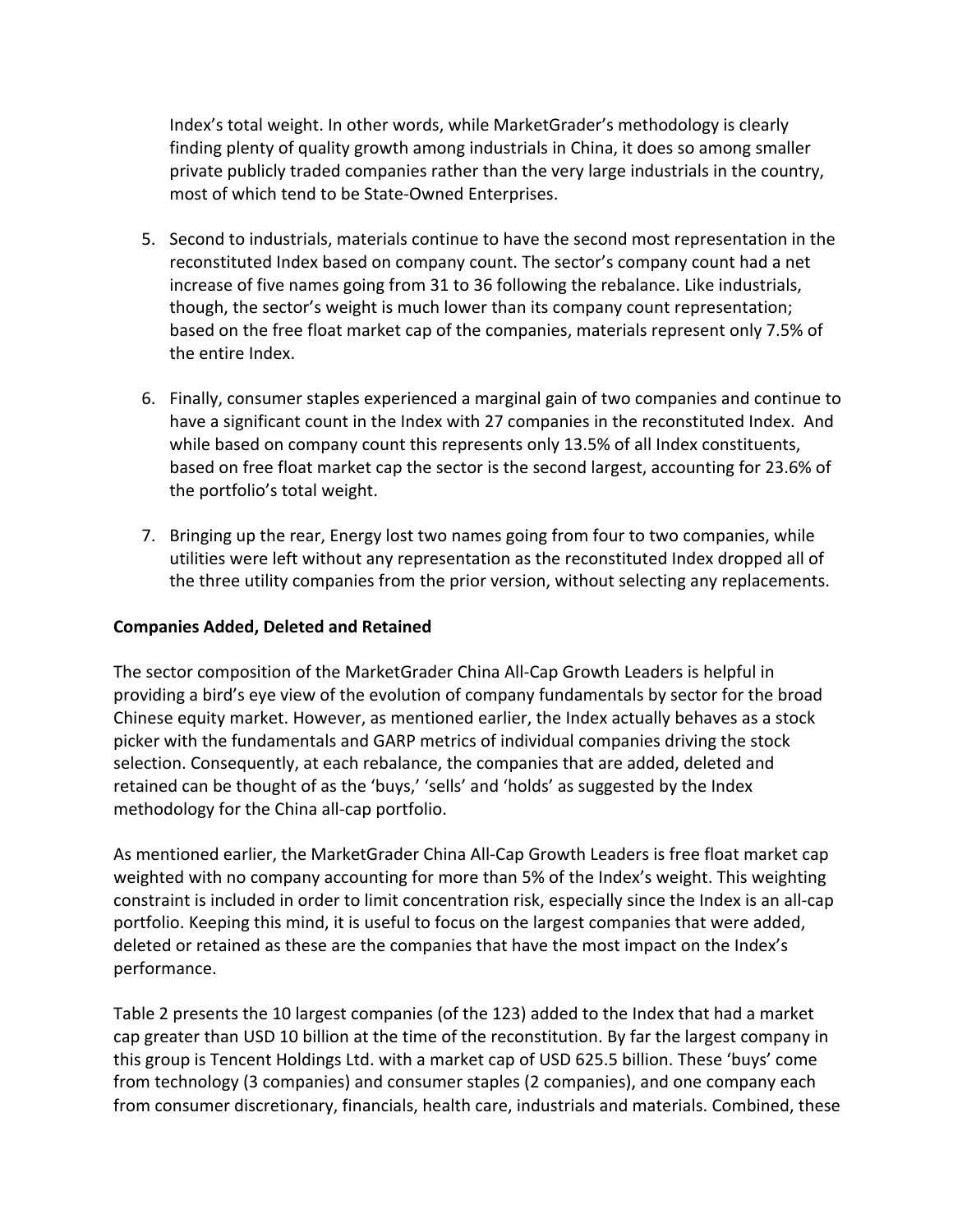10 companies make up 75% of the total market cap of the 123 companies that were added to the Index.

|                                                                                 |                                        |                                  | <b>Market Cap (Billions</b> |                 |
|---------------------------------------------------------------------------------|----------------------------------------|----------------------------------|-----------------------------|-----------------|
| Name (Market cap larger than USD \$10 Billion)                                  | Sector                                 | Industry                         | of USD)                     | <b>MG Score</b> |
| Tencent Holdings Ltd.                                                           | Technology                             | Internet Software/Services       | 626.5                       | 72.2            |
| JD.com, Inc. Sponsored ADR Class A                                              | Consumer Discretionary Internet Retail |                                  | 105.6                       | 69.1            |
| China Life Insurance Co. Ltd. Class H                                           | Financials                             | Life/Health Insurance            | \$66.7                      | 68.1            |
| Inner Mongolia Yili Industrial Group Co., Ltd. Class A                          | <b>Consumer Staples</b>                | Agricultural Commodities/Milling | \$35.1                      | 69.9            |
| Wen's Foodstuff Group Co., Ltd. Class A                                         | Consumer Staples                       | Agricultural Commodities/Milling | \$21.1                      | 72.4            |
| Wuhu Sangi Interactive Entertainment Network Technology Group Co., Ltd. Class A | Industrials                            | Auto Parts: O.E.M.               | \$13.0                      | 74.2            |
| Citic Pacific Special Steel Group Co., Ltd. Class A                             | Materials                              | Steel                            | \$12.6                      | 73.8            |
| Shanghai Baosight Software Co., Ltd. Class A                                    | Technology                             | Computer Peripherals             | \$11.4                      | 69.6            |
| BYD Electronic (International) Co., Ltd.                                        | Technology                             | <b>Electronic Components</b>     | \$11.1                      | 71.5            |
| Zhejiang NHU Co. Ltd. Class A                                                   | <b>Health Care</b>                     | Pharmaceuticals: Other           | \$10.2                      | 73.2            |
| Total                                                                           |                                        |                                  | \$913.2                     |                 |
| % of Total Adds                                                                 |                                        |                                  | 75%                         |                 |

| Table 2. MarketGrader China All-Cap Growth Leaders Index: 10 Largest Companies Added |  |  |  |  |  |  |
|--------------------------------------------------------------------------------------|--|--|--|--|--|--|
|--------------------------------------------------------------------------------------|--|--|--|--|--|--|

Source: MarketGrader Research.

Table 3 presents the 25 largest companies (of the 123) deleted from the Index that had a market cap greater than USD 10 billion at the time of the reconstitution. By far the largest company in this group is Kweichow Moutai Co., Ltd. with a market cap of USD 317 billion. By sector, these 25 'sells' cover consumer discretionary (4), consumer staples (3), financials (9), health care (2), industrials (5) and technology (2). Combined, these 25 companies make up 81% of the total market cap of the 123 companies that were added to the Index. Notice that the MG Scores for some of the deleted names are still fairly high (anything with an MG Score<sup>©</sup> above 60 is rated 'buy' in our grading scale). This speaks to the breath of the high-quality names within some of the sectors of the Chinese economy.

Table 3. MarketGrader China All-Cap Growth Leaders Index: 25 Largest Companies Deleted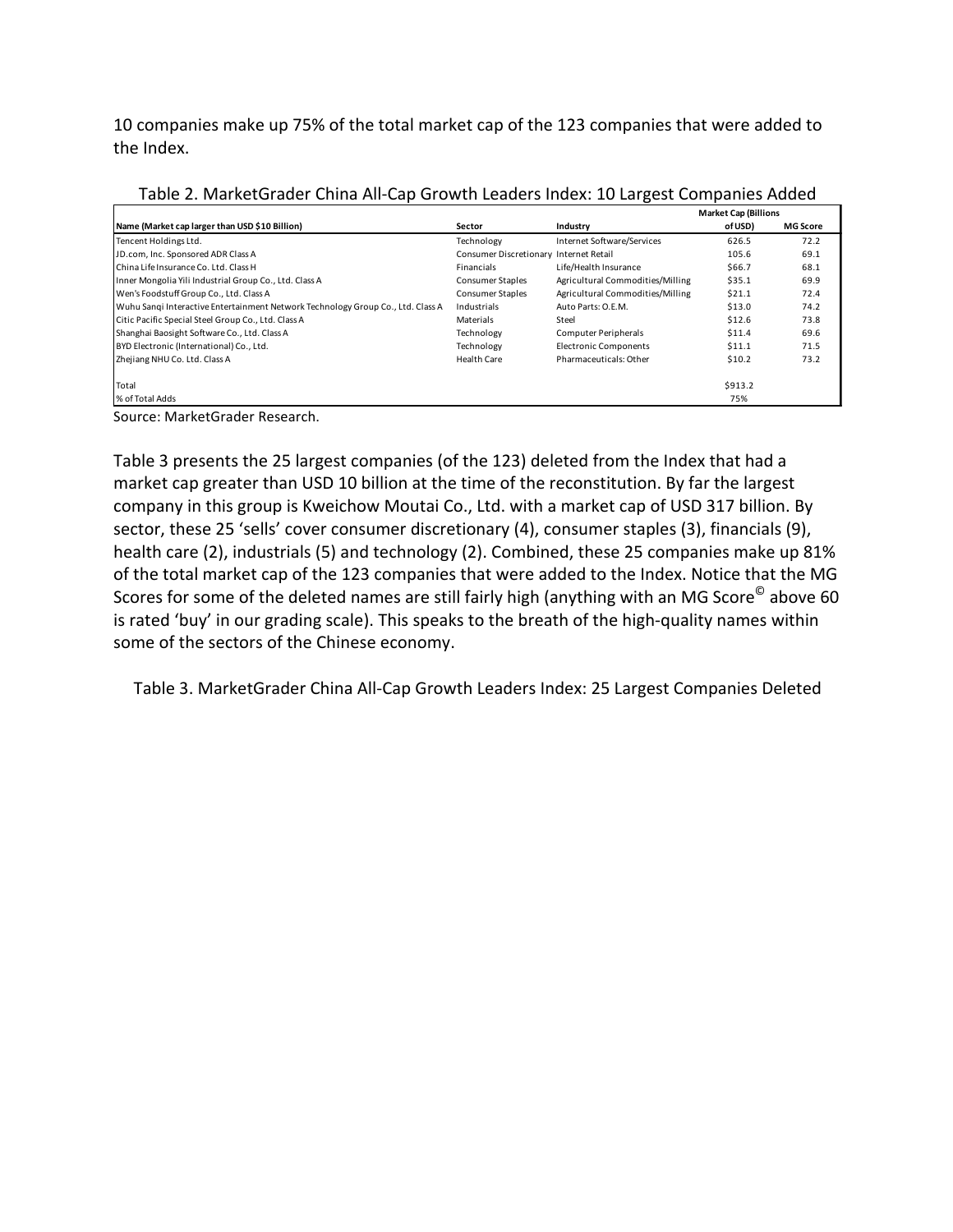|                                                         |                         |                                   | <b>Market Cap</b> |                 |
|---------------------------------------------------------|-------------------------|-----------------------------------|-------------------|-----------------|
| Name (Market cap larger than USD \$10 Billion)          | Sector                  | Industry                          | (Billions of USD) | <b>MG Score</b> |
| Kweichow Moutai Co., Ltd. Class A                       | <b>Consumer Staples</b> | Beverages: Alcoholic              | \$317.0           | 64.03           |
| China Merchants Bank Co., Ltd. Class A                  | Financials              | <b>Regional Banks</b>             | \$135.8           | 60.61           |
| Hangzhou Hikvision Digital Technology Co., Ltd Class A  | Industrials             | Miscellaneous Commercial Services | \$49.8            | 68.68           |
| Industrial Bank Co., Ltd. Class A                       | Financials              | Major Banks                       | \$49.2            | 60.36           |
| Gree Electric Appliances, Inc. of Zhuhai Class A        | Consumer Discretionary  | Electronics/Appliances            | \$48.4            | 41.25           |
| China Vanke Co., Ltd Class A                            | Financials              | Real Estate Development           | \$48.4            | 61.91           |
| China Pacific Insurance (Group) Co., Ltd. Class A       | Financials              | Multi-Line Insurance              | \$42.4            | 58.65           |
| Haidilao International Holding Ltd.                     | Consumer Discretionary  | Restaurants                       | \$36.8            | 41.90           |
| Longfor Group Holdings Ltd.                             | Financials              | Real Estate Development           | \$32.1            | 65.58           |
| Bank of Ningbo Co., Ltd. Class A                        | Financials              | <b>Regional Banks</b>             | \$29.1            | 64.58           |
| Hansoh Pharmaceutical Group Company Limited             | <b>Health Care</b>      | Pharmaceuticals: Major            | \$27.1            | 54.37           |
| ANTA Sports Products Ltd.                               | Consumer Discretionary  | Apparel/Footwear                  | \$26.2            | 51.25           |
| Zhangzhou Pientzehuang Pharmaceutical Co., Ltd. Class A | <b>Health Care</b>      | Pharmaceuticals: Other            | \$21.6            | 61.11           |
| Shanghai International Airport Co., Ltd. Class A        | Industrials             | Other Transportation              | \$21.3            | 29.15           |
| Hengli Petrochemical Co., Ltd. Class A                  | Industrials             | <b>Industrial Machinery</b>       | \$20.0            | 70.00           |
| ZTO Express (Cayman) Inc. Sponsored ADR Class A         | Industrials             | Air Freight/Couriers              | \$19.2            | 62.56           |
| Sunac China Holdings Ltd.                               | Financials              | Real Estate Development           | \$19.2            | 60.78           |
| Bank of Shanghai Co., Ltd. Class A                      | Financials              | <b>Regional Banks</b>             | \$17.5            | 54.78           |
| Anhui Gujing Distillery Co., Ltd. Class A               | <b>Consumer Staples</b> | Beverages: Alcoholic              | \$17.2            | 51.10           |
| Tongwei Co. Ltd. Class A                                | <b>Consumer Staples</b> | Agricultural Commodities/Milling  | \$14.5            | 35.20           |
| Bank of Nanjing Co., Ltd. Class A                       | Financials              | <b>Regional Banks</b>             | \$12.4            | 62.72           |
| China National Building Material Co. Ltd. Class H       | Materials               | <b>Construction Materials</b>     | \$11.9            | 61.53           |
| Shenzhen Goodix Technology Co., Ltd. Class A            | Technology              | Computer Peripherals              | \$11.5            | 61.88           |
| Li Ning Company Limited                                 | Consumer Discretionary  | Apparel/Footwear                  | \$10.3            | 64.45           |
| Autohome, Inc. Sponsored ADR Class A                    | Technology              | Internet Software/Services        | \$10.2            | 62.21           |
| Total                                                   |                         |                                   | \$1,049.2         |                 |
| % of Total Deletes                                      |                         |                                   | 81%               |                 |

Source: MarketGrader Research.

Tables 2 and 3 together suggest that the Index added fewer large companies (market cap greater than USD 10 billion) than it deleted. Though that was true, the total market cap of the companies deleted and added was approximately the same: The total market cap of all of the 123 companies deleted from the index was USD 1.29 trillion while that of the 123 companies added to the index was USD 1.22 trillion. This means that even though many more large companies were deleted from the Index, many more mid-size companies were added to the Index. This is typical of a GARP strategy: buy undervalued small/mid companies with strong growth characteristics and cash-in gains from the larger companies that have limited growth to offer.

While the MarketGrader China All-Cap Growth Leaders replaced 123 of its 200 components at the September 2020 reconstitution, it also retained 77 of the companies from the March 2020 version. These are high quality companies that continue to be attractive from a GARP perspective. Table 4 presents the 22 largest companies (of the 77) retained from the Index that had a market cap greater than USD 10 billion at the time of the reconstitution.

Table 4. MarketGrader China All-Cap Growth Leaders Index: 22 Largest Companies Retained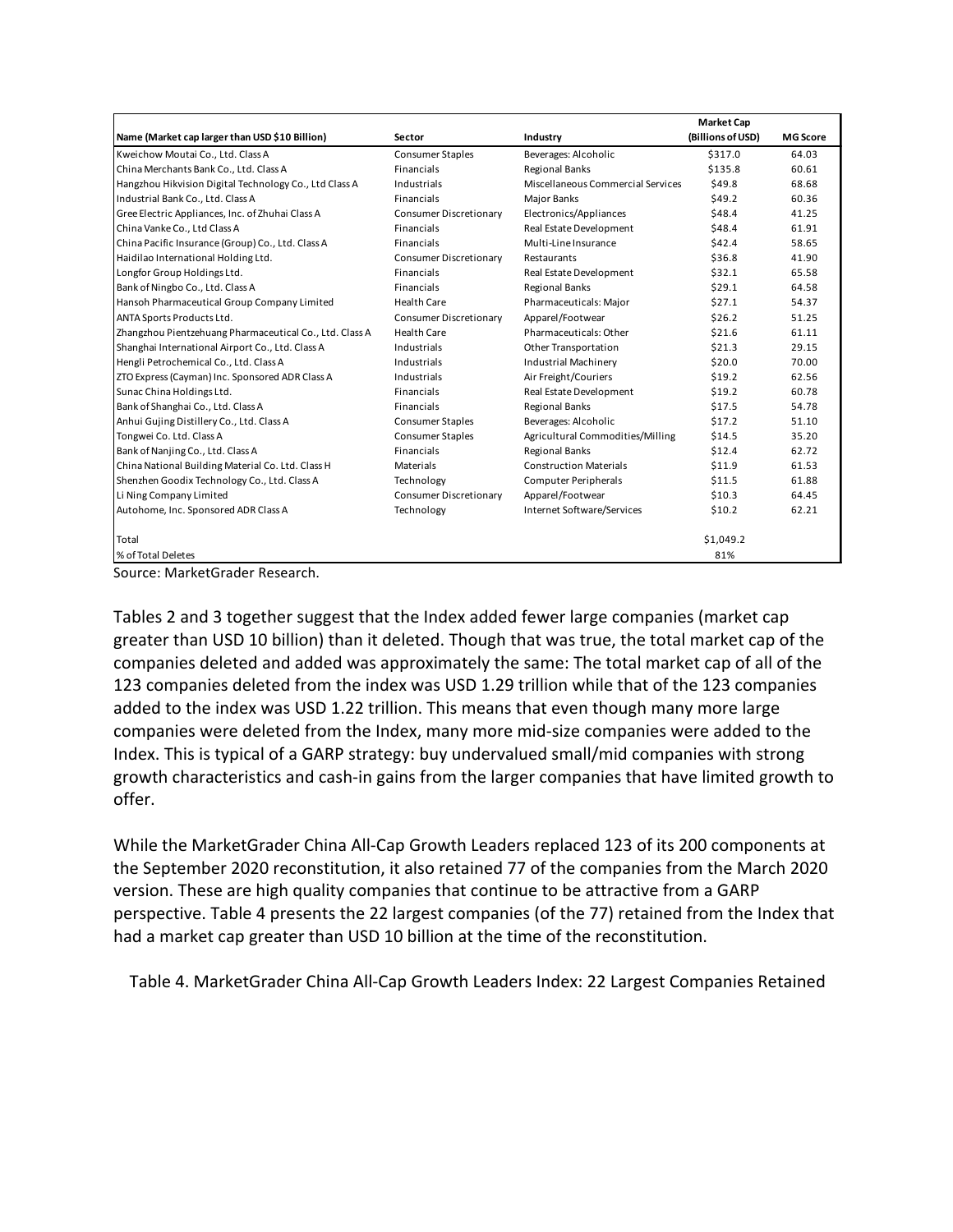|                                                               |                        |                                    | <b>Market Cap</b> |                 |
|---------------------------------------------------------------|------------------------|------------------------------------|-------------------|-----------------|
| Name (Market cap larger than USD \$10 Billion)                | Sector                 | Industry                           | (Billions of USD) | <b>MG Score</b> |
| Alibaba Group Holding Ltd. Sponsored ADR                      | Consumer Discretionary | <b>Internet Retail</b>             | \$761.3           | 79.3            |
| Wuliangye Yibin Co., Ltd. Class A                             | Consumer Staples       | Beverages: Alcoholic               | \$128.9           | 73.1            |
| Foshan Haitian Flavouring & Food Co., Ltd. Class A            | Consumer Staples       | Food: Specialty/Candy              | \$76.7            | 71.0            |
| Jiangsu Hengrui Medicine Co., Ltd. Class A                    | Health Care            | Pharmaceuticals: Other             | \$70.8            | 67.0            |
| NetEase, Inc. Sponsored ADR                                   | Technology             | Internet Software/Services         | \$67.1            | 67.2            |
| Luxshare Precision Industry Co. Ltd. Class A                  | Technology             | <b>Electronic Components</b>       | \$53.5            | 66.1            |
| Anhui Conch Cement Company Limited Class A                    | Materials              | <b>Construction Materials</b>      | \$45.2            | 83.4            |
| Muyuan Foods Co., Ltd. Class A                                | Consumer Staples       | Agricultural Commodities/Milling   | \$44.6            | 80.6            |
| LONGi Green Energy Technology Co Ltd Class A                  | Technology             | Semiconductors                     | \$34.5            | 79.7            |
| Luzhou Laojiao Company Limited Class A                        | Consumer Staples       | Beverages: Alcoholic               | \$32.6            | 69.7            |
| Chongging Zhifei Biological Products Co., Ltd. Class A        | Health Care            | Pharmaceuticals: Other             | \$31.1            | 75.2            |
| Sany Heavy Industry Co., Ltd. Class A                         | Industrials            | Trucks/Construction/Farm Machinery | \$27.6            | 81.1            |
| Henan Shuanghui Investment & Development Co., Ltd. Class A    | Consumer Staples       | Food: Meat/Fish/Dairy              | \$27.3            | 69.5            |
| Shanxi Xinghuacun Fen Wine Factory Co. Ltd. Class A           | Consumer Staples       | Beverages: Alcoholic               | \$24.1            | 70.4            |
| Changchun High & New Technology Industry (Group) Inc. Class A | Health Care            | Biotechnology                      | \$24.1            | 79.9            |
| Country Garden Services Holdings Co. Ltd.                     | <b>Financials</b>      | Real Estate Development            | \$18.7            | 72.2            |
| Sunny Optical Technology (Group) Co., Ltd.                    | Technology             | <b>Electronic Components</b>       | \$16.3            | 74.3            |
| Hundsun Technologies Inc. Class A                             | Technology             | Packaged Software                  | \$15.7            | 71.4            |
| Yihai International Holding Ltd.                              | Consumer Staples       | Food: Specialty/Candy              | \$14.0            | 78.1            |
| Jiangsu Hengli Hydraulic Co., Ltd. Class A                    | Industrials            | <b>Industrial Machinery</b>        | \$12.3            | 75.4            |
| Shaanxi Coal Industry Co., Ltd. Class A                       | Energy                 | Coal                               | \$11.4            | 66.2            |
| Seazen Holdings Co., Ltd. Class A                             | Financials             | Real Estate Development            | \$11.2            | 70.5            |
| Total                                                         |                        |                                    | \$1,548.9         |                 |
| % of Total Retains                                            |                        |                                    | 92%               |                 |

Source: MarketGrader Research.

These companies can also be thought of as the 'holds' based on the MG Score<sup>©</sup>. By far the largest company in this group is Alibaba Group Holdings Ltd. with a market cap of USD 761.3 billion. The sectors with the most companies among this cohort are consumer staples (7), technology (5) and health care (3), followed by financials and industrials with two companies each, and consumer discretionary, energy and materials each with one company apiece. Together these 22 companies total a market cap of USD 1.55 trillion and make up 92% of the total market cap of all the 77 companies retained. Since they cover all of the sectors, they tell a story of the continued resilience of the Chinese economies and the relative strengths of the underlying sectors.

## **The Workhorse Companies**

At any given time, there are companies that serve as the core to the exposure of any equity market. In the case of the MarketGrader China All-Cap Leaders portfolio these are the companies that have been in the portfolio continuously for the longest period. These companies, which may be seen in Table 5, are different from those that have been selected the most number of times, which could also be considered part of the portfolio's core set of holdings (for the most frequently selected companies click here).

Table 5. MarketGrader China All-Cap Growth Leaders Index: 17 Longest Serving Companies